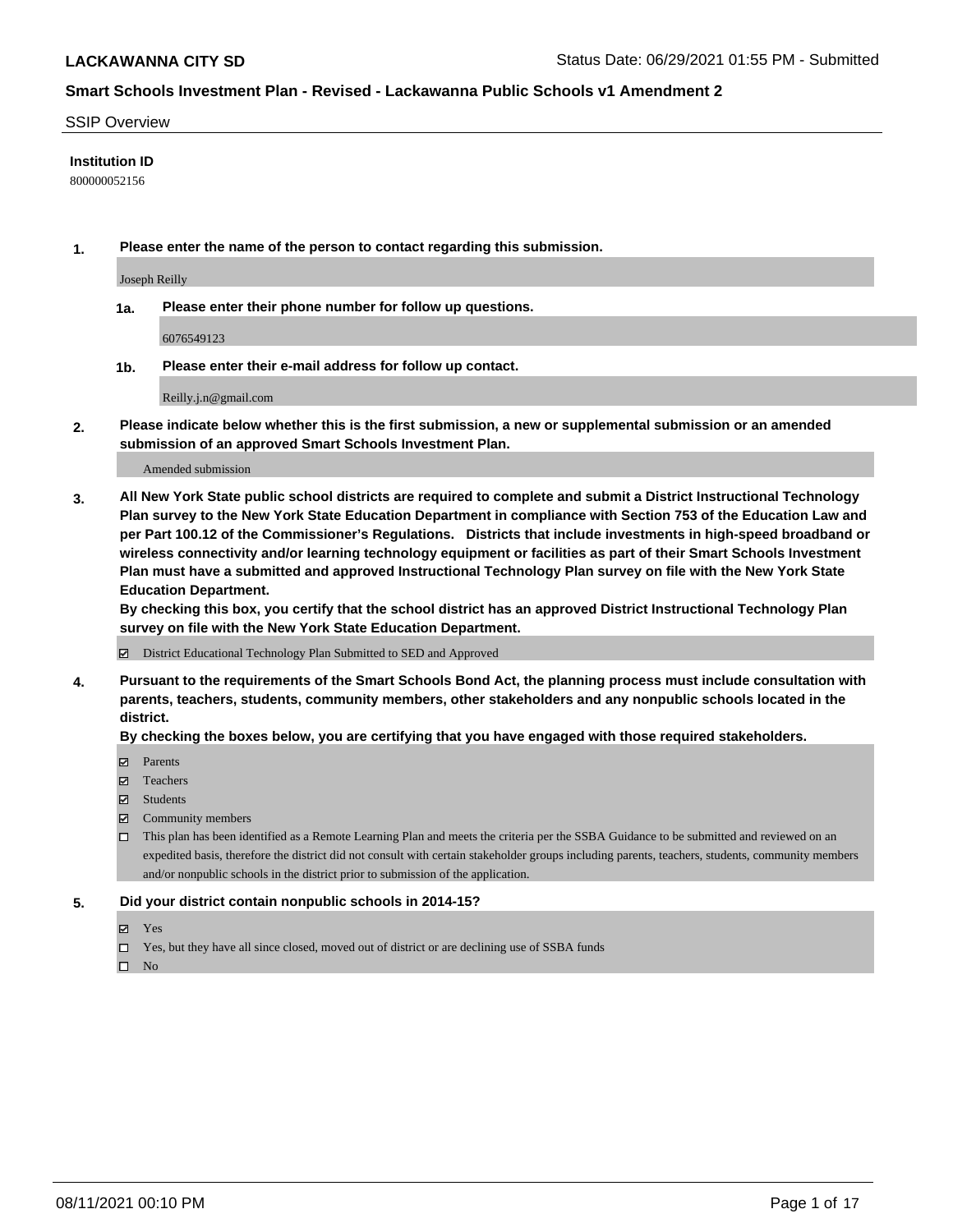#### SSIP Overview

**6. Certify that the following required steps have taken place by checking the boxes below:**

- The district developed and the school board approved a preliminary Smart Schools Investment Plan.
- The preliminary plan was posted on the district website for at least 30 days. The district included an address to which any written comments on the plan should be sent.
- $\boxtimes$  The school board conducted a hearing that enabled stakeholders to respond to the preliminary plan. This hearing may have occured as part of a normal Board meeting, but adequate notice of the event must have been provided through local media and the district website for at least two weeks prior to the meeting.
- The district prepared a final plan for school board approval and such plan has been approved by the school board.
- $\boxtimes$  The final proposed plan that has been submitted has been posted on the district's website.
- This Plan has been identified as a Remote Learning Plan and meets the criteria per the SSBA Guidance to be submitted and reviewed on an expedited basis, therefore this plan has not met certain stakeholder engagement requirements including, consulting with nonpublic schools in advance of plan submission, having the school board conduct a hearing on the plan and/or posting the plan to the district website for a minimum of 30 days. This district will post the Remote Learning Plan to the district's website upon submission of the application.
- **6a. Please upload the proposed Smart Schools Investment Plan (SSIP) that was posted on the district's website, along with any supporting materials. Note that this should be different than your recently submitted Educational Technology Survey. The Final SSIP, as approved by the School Board, should also be posted on the website and remain there during the course of the projects contained therein.**

Smart Schools Bond Act 042321.pdf

**6b. Enter the webpage address where the final Smart Schools Investment Plan is posted. The Plan should remain posted for the life of the included projects.**

https://www.lackawannaschools.org/cms/one.aspx?portalId=231291&pageId=22505660

**7. Please enter an estimate of the total number of students and staff that will benefit from this Smart Schools Investment Plan based on the cumulative projects submitted to date.**

2,431

**8. An LEA/School District may partner with one or more other LEA/School Districts to form a consortium to pool Smart Schools Bond Act funds for a project that meets all other Smart School Bond Act requirements. Each school district participating in the consortium will need to file an approved Smart Schools Investment Plan for the project and submit a signed Memorandum of Understanding that sets forth the details of the consortium including the roles of each respective district.**

 $\Box$  The district plans to participate in a consortium to partner with other school district(s) to implement a Smart Schools project.

**9. Please enter the name and 6-digit SED Code for each LEA/School District participating in the Consortium.**

| <b>Partner LEA/District</b> | <b>ISED BEDS Code</b> |
|-----------------------------|-----------------------|
| (No Response)               | (No Response)         |

**10. Please upload a signed Memorandum of Understanding with all of the participating Consortium partners.**

(No Response)

**11. Your district's Smart Schools Bond Act Allocation is:**

\$2,922,791

**12. Final 2014-15 BEDS Enrollment to calculate Nonpublic Sharing Requirement**

|            | <b>Public Enrollment</b> | l Nonpublic Enrollment | Total Enrollment | l Nonpublic Percentage |
|------------|--------------------------|------------------------|------------------|------------------------|
| Enrollment | 712                      | 354                    | 2.066.00         | 1710<br>ن ا .          |

**13. This table compares each category budget total, as entered in that category's page, to the total expenditures listed in the category's expenditure table. Any discrepancies between the two must be resolved before submission.**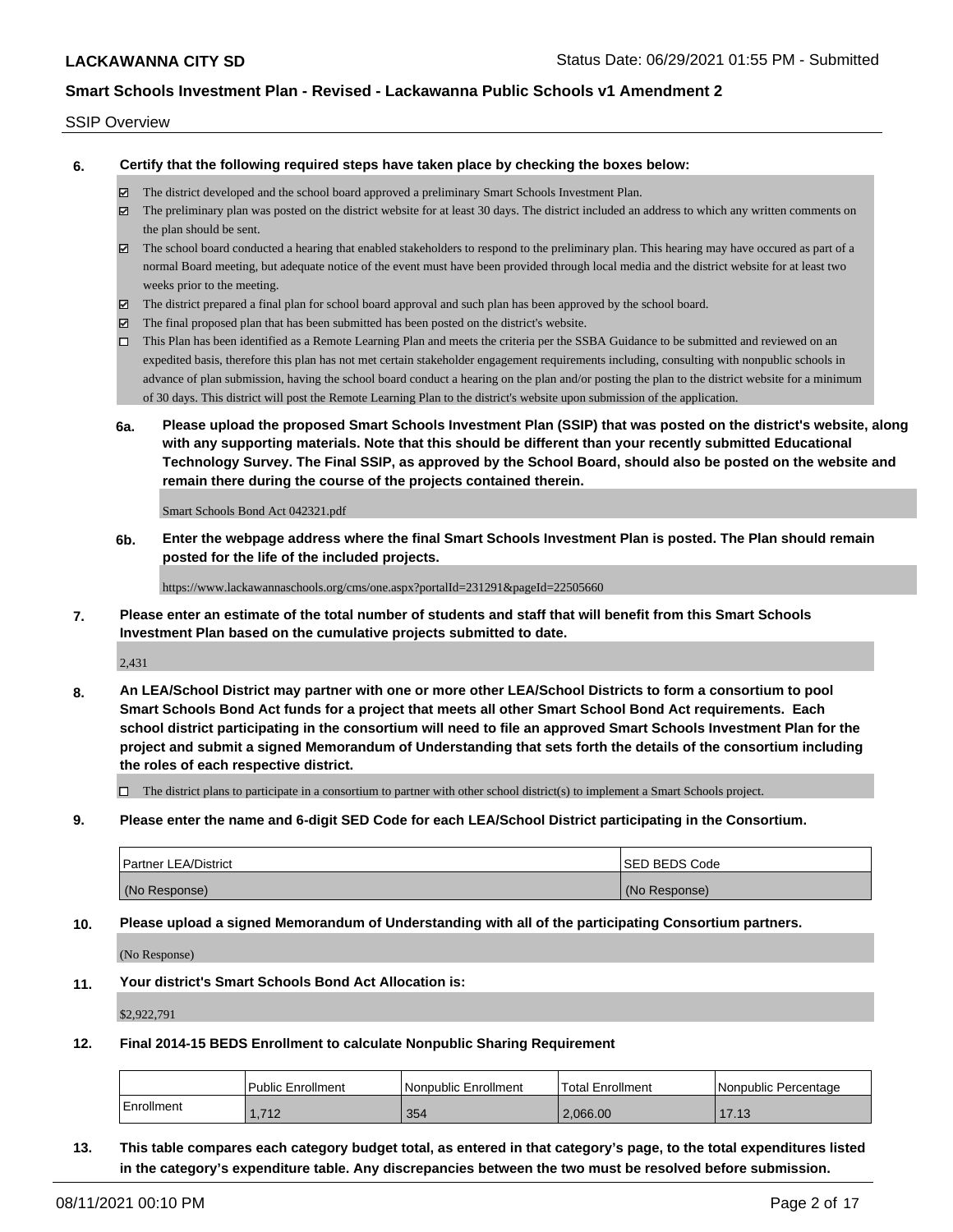SSIP Overview

|                                                 | <b>Sub-Allocations</b> | <b>Expenditure Totals</b> | Difference |
|-------------------------------------------------|------------------------|---------------------------|------------|
| <b>School Connectivity</b>                      | 366,697.00             | 366,697.00                | 0.00       |
| <b>Connectivity Projects for</b><br>Communities | 0.00                   | 0.00                      | 0.00       |
| Classroom Technology                            | 0.00                   | 0.00                      | 0.00       |
| Pre-Kindergarten Classrooms                     | 0.00                   | 0.00                      | 0.00       |
| Replace Transportable<br>Classrooms             | 0.00                   | 0.00                      | 0.00       |
| <b>High-Tech Security Features</b>              | $-366,698.00$          | $-366,698.00$             | 0.00       |
| Nonpublic Loan                                  | 0.00                   | 0.00                      | 0.00       |
| Totals:                                         | $-1$                   | -1                        | 0          |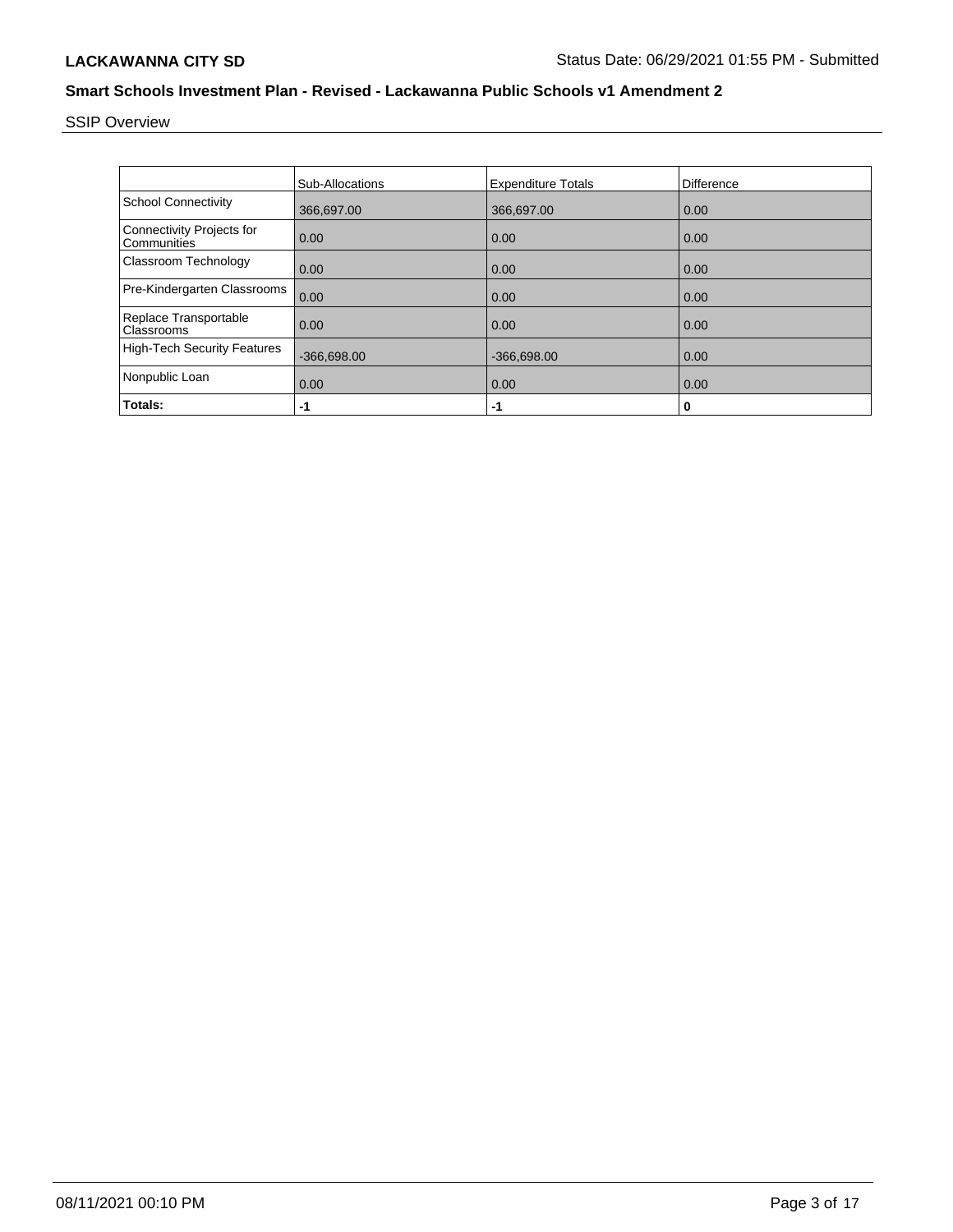School Connectivity

- **1. In order for students and faculty to receive the maximum benefit from the technology made available under the Smart Schools Bond Act, their school buildings must possess sufficient connectivity infrastructure to ensure that devices can be used during the school day. Smart Schools Investment Plans must demonstrate that:**
	- **• sufficient infrastructure that meets the Federal Communications Commission's 100 Mbps per 1,000 students standard currently exists in the buildings where new devices will be deployed, or**
	- **• is a planned use of a portion of Smart Schools Bond Act funds, or**
	- **• is under development through another funding source.**

**Smart Schools Bond Act funds used for technology infrastructure or classroom technology investments must increase the number of school buildings that meet or exceed the minimum speed standard of 100 Mbps per 1,000 students and staff within 12 months. This standard may be met on either a contracted 24/7 firm service or a "burstable" capability. If the standard is met under the burstable criteria, it must be:**

**1. Specifically codified in a service contract with a provider, and**

**2. Guaranteed to be available to all students and devices as needed, particularly during periods of high demand, such as computer-based testing (CBT) periods.**

**Please describe how your district already meets or is planning to meet this standard within 12 months of plan submission.**

Lackawanna Schools subscribe to Broadband Internet Service through the Western New York Regional Information Center. They currently exceed this standard.

- **1a. If a district believes that it will be impossible to meet this standard within 12 months, it may apply for a waiver of this requirement, as described on the Smart Schools website. The waiver must be filed and approved by SED prior to submitting this survey.**
	- $\Box$  By checking this box, you are certifying that the school district has an approved waiver of this requirement on file with the New York State Education Department.
- **2. Connectivity Speed Calculator (Required). If the district currently meets the required speed, enter "Currently Met" in the last box: Expected Date When Required Speed Will be Met.**

|                  | l Number of<br><b>Students</b> | Required Speed<br>lin Mbps | Current Speed in Expected Speed<br><b>Mbps</b> | Ito be Attained | <b>Expected Date</b><br>When Required   |
|------------------|--------------------------------|----------------------------|------------------------------------------------|-----------------|-----------------------------------------|
|                  |                                |                            |                                                |                 | l Within 12 Months ISpeed Will be Met l |
| Calculated Speed | 1,975                          | 197.50                     | 440                                            | 10000           | <b>Currently Met</b>                    |

### **3. Describe how you intend to use Smart Schools Bond Act funds for high-speed broadband and/or wireless connectivity projects in school buildings.**

Lackawanna City Schools, like most of the school districts in New York, have constructed and expanded their computer networks over a number of years using the limited resources available to them. While they have been able to support their students, a significant amount of the network infrastructure equipment has been "shoe horned" into spaces that were never designed to support it. Custodial closets with running water, book closets with limited or no HVAC resources. Even wedged against the ceiling in exposed student areas.

Lackawanna City Schools proposes to remedy that situation. They want to use Smart Schools money to construct spaces that will protect these critical resources. These spaces will have access control to prevent them from becoming mop spaces or storage areas for Gym supplies. They will also have conditioned power supplies and adequate environmental controls to cool these areas protecting these vital tools.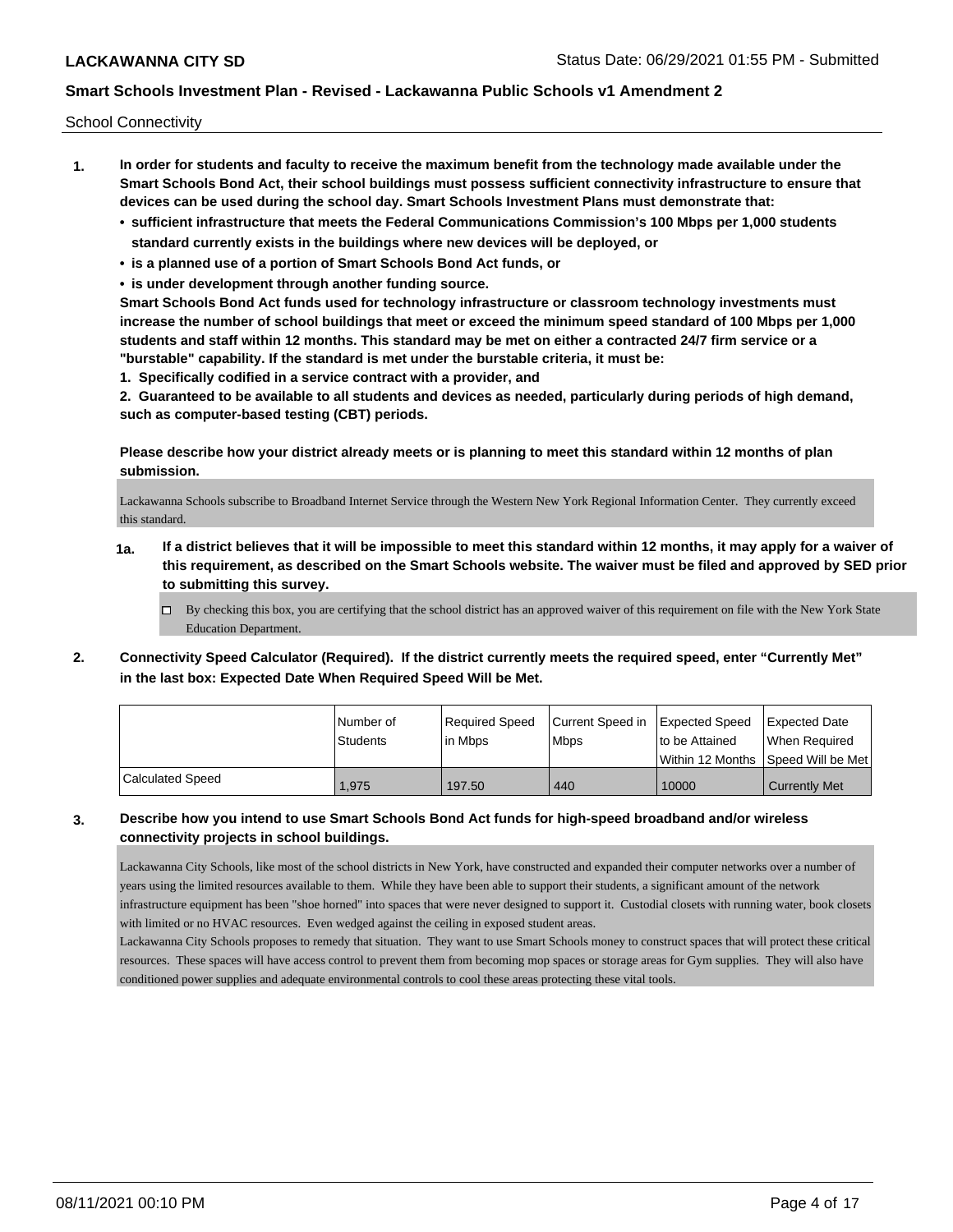School Connectivity

**4. Describe the linkage between the district's District Instructional Technology Plan and how the proposed projects will improve teaching and learning. (There should be a link between your response to this question and your responses to Question 1 in Section IV - NYSED Initiatives Alignment: "Explain how the district use of instructional technology will serve as a part of a comprehensive and sustained effort to support rigorous academic standards attainment and performance improvement for students."** 

**Your answer should also align with your answers to the questions in Section II - Strategic Technology Planning and the associated Action Steps in Section III - Action Plan.)**

One of the goals of the Lackawanna Smart School projects has been the upgrade of wireless connectivity to "integrate technology into instruction". Portable laptop carts will allow "instructional software across District grade levels and subject areas". The district has also used Smart School funds for increased network access and opportunity to use learning technologies to access and analyze information in ways that develop higher order thinking skills, increase their ability to use technology as a tool in solving problems, and support their confident use of the technology skills they will need for success in their future study and employment.

This Smart Bond Application will allow for improved wired, wireless, and backbone infrastructure in each wiring closet. The new infrastructure will provide reliable digital connectivity and technology and networking to support hardwired access, wireless access, security, and integrated VOIP emergency communications throughout the district. All closets will be designated and include proper structural resources as well as security and redundant power supplies.

**5. If the district wishes to have students and staff access the Internet from wireless devices within the school building, or in close proximity to it, it must first ensure that it has a robust Wi-Fi network in place that has sufficient bandwidth to meet user demand.**

**Please describe how you have quantified this demand and how you plan to meet this demand.**

Lackawanna works with IBC Engineering and the planning team from the Western New York Regional Information Center to review all educational and public spaces in the district on an annual basis. The identify the spaces, the educational assignment and any resources required for the program in these spaces. When required additional resources are provided.

**6. Smart Schools plans with any expenditures in the School Connectivity category require a project number from the Office of Facilities Planning. Districts must submit an SSBA LOI and receive project numbers prior to submitting the SSIP. As indicated on the LOI, some projects may be eligible for a streamlined review and will not require a building permit.**

**Please indicate on a separate row each project number given to you by the Office of Facilities Planning.**

| <b>Project Number</b> |  |
|-----------------------|--|
| 14-18-00-01-7-999-003 |  |

**7. Certain high-tech security and connectivity infrastructure projects may be eligible for an expedited review process as determined by the Office of Facilities Planning.**

**Was your project deemed eligible for streamlined review?**

No

**8. Include the name and license number of the architect or engineer of record.**

| Name        | License Number |
|-------------|----------------|
| Jon Helberg | 80515          |

**9. Public Expenditures – Loanable (Counts toward the nonpublic loan calculation)**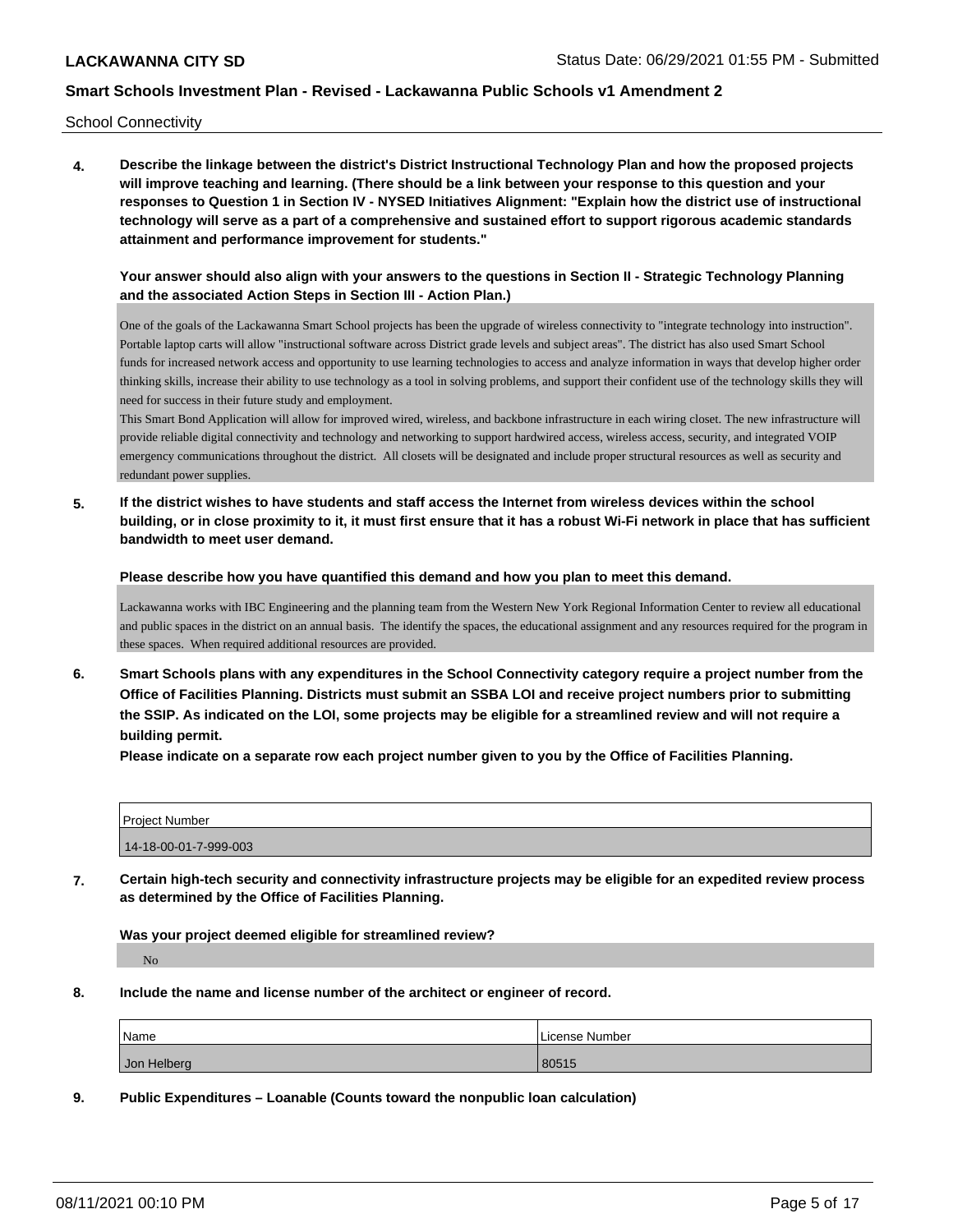School Connectivity

| Select the allowable expenditure type.<br>Repeat to add another item under each type. | <b>PUBLIC</b> Items to be<br>l Purchased | Quantity         | <b>ICost Per Item</b> | <b>Total Cost</b> |
|---------------------------------------------------------------------------------------|------------------------------------------|------------------|-----------------------|-------------------|
| (No Response)                                                                         | (No Response)                            | (No<br>Response) | l (No<br>Response)    | 0.00              |
|                                                                                       |                                          | 0                | 0.00                  |                   |

**10. Public Expenditures – Non-Loanable (Does not count toward nonpublic loan calculation)**

| Select the allowable expenditure<br>type.<br>Repeat to add another item under<br>each type. | <b>PUBLIC</b> Items to be purchased                                                                                                                                | Quantity | Cost per Item | <b>Total Cost</b> |
|---------------------------------------------------------------------------------------------|--------------------------------------------------------------------------------------------------------------------------------------------------------------------|----------|---------------|-------------------|
| <b>Connections/Components</b>                                                               | Data Room Upgrades -creating<br>secured spaces,                                                                                                                    | 17       | 5.000.00      | 85,000.00         |
| <b>Connections/Components</b>                                                               | Data Room Upgrades New 4-post data<br>rack with cable management, patch<br>panels, fiber optic housing                                                             | 17       | 4,000.00      | 68,000.00         |
| <b>Connections/Components</b>                                                               | Data Room Upgrades Split Unit Air<br><b>Conditioning Unit</b>                                                                                                      | 17       | 7,000.00      | 119,000.00        |
| <b>Connections/Components</b>                                                               | Data Room Upgrades Electrical<br>improvements to provide the proper<br>electrical service to IT and<br>Telecommunications, Grounding to<br>meet TIA/EIA standards. | 17       | 3,500.00      | 59,500.00         |
| <b>Connections/Components</b>                                                               | Data Room Upgrades uninterruptible<br>power supply,                                                                                                                | 17       | 1,500.00      | 25,500.00         |
| <b>Other Costs</b>                                                                          | <b>Project Contingencies</b>                                                                                                                                       |          | 9.697.00      | 9.697.00          |
|                                                                                             |                                                                                                                                                                    | 86       | 30,697.00     | 366,697           |

### **11. Final 2014-15 BEDS Enrollment to calculate Nonpublic Sharing Requirement (no changes allowed.)**

|            | <b>Public Enrollment</b> | l Nonpublic Enrollment | Total Enrollment | Nonpublic Percentage |
|------------|--------------------------|------------------------|------------------|----------------------|
| Enrollment | 1,712                    | 354                    | 2.066.00         | 1712<br>. 0          |

### **12. Total Public Budget - Loanable (Counts toward the nonpublic loan calculation)**

|                                                    | Public Allocations | <b>Estimated Nonpublic Loan</b><br>Amount | <b>Estimated Total Sub-Allocations</b> |
|----------------------------------------------------|--------------------|-------------------------------------------|----------------------------------------|
| Network/Access Costs                               | 0.00               | 0.00                                      | 0.00                                   |
| School Internal Connections and 0.00<br>Components |                    | 0.00                                      | 0.00                                   |
| Other                                              | 0.00               | 0.00                                      | 0.00                                   |
| Totals:                                            | 0.00               | 0                                         |                                        |

**13. Total Public Budget – Non-Loanable (Does not count toward the nonpublic loan calculation)**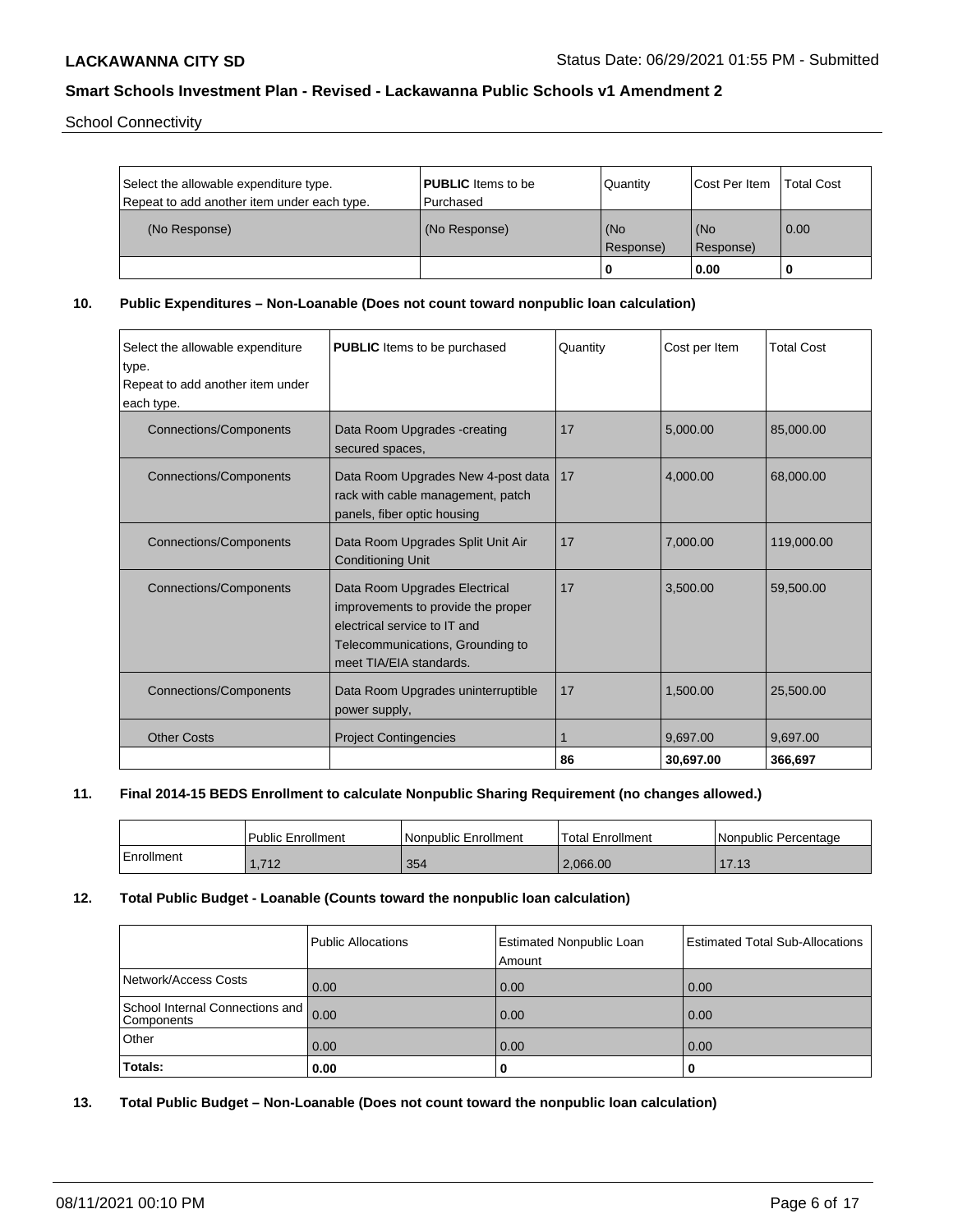School Connectivity

|                                            | Sub-<br>Allocation |
|--------------------------------------------|--------------------|
| Network/Access Costs                       | 0.00               |
| <b>Outside Plant Costs</b>                 | 0.00               |
| School Internal Connections and Components | 357,000.00         |
| <b>Professional Services</b>               | 0.00               |
| Testing                                    | 0.00               |
| <b>Other Upfront Costs</b>                 | 0.00               |
| <b>Other Costs</b>                         | 9,697.00           |
| Totals:                                    | 366,697.00         |

# **14. School Connectivity Totals**

|                          | Total Sub-Allocations |
|--------------------------|-----------------------|
| Total Loanable Items     | 0.00                  |
| Total Non-Ioanable Items | 366,697.00            |
| <b>Totals:</b>           | 366,697               |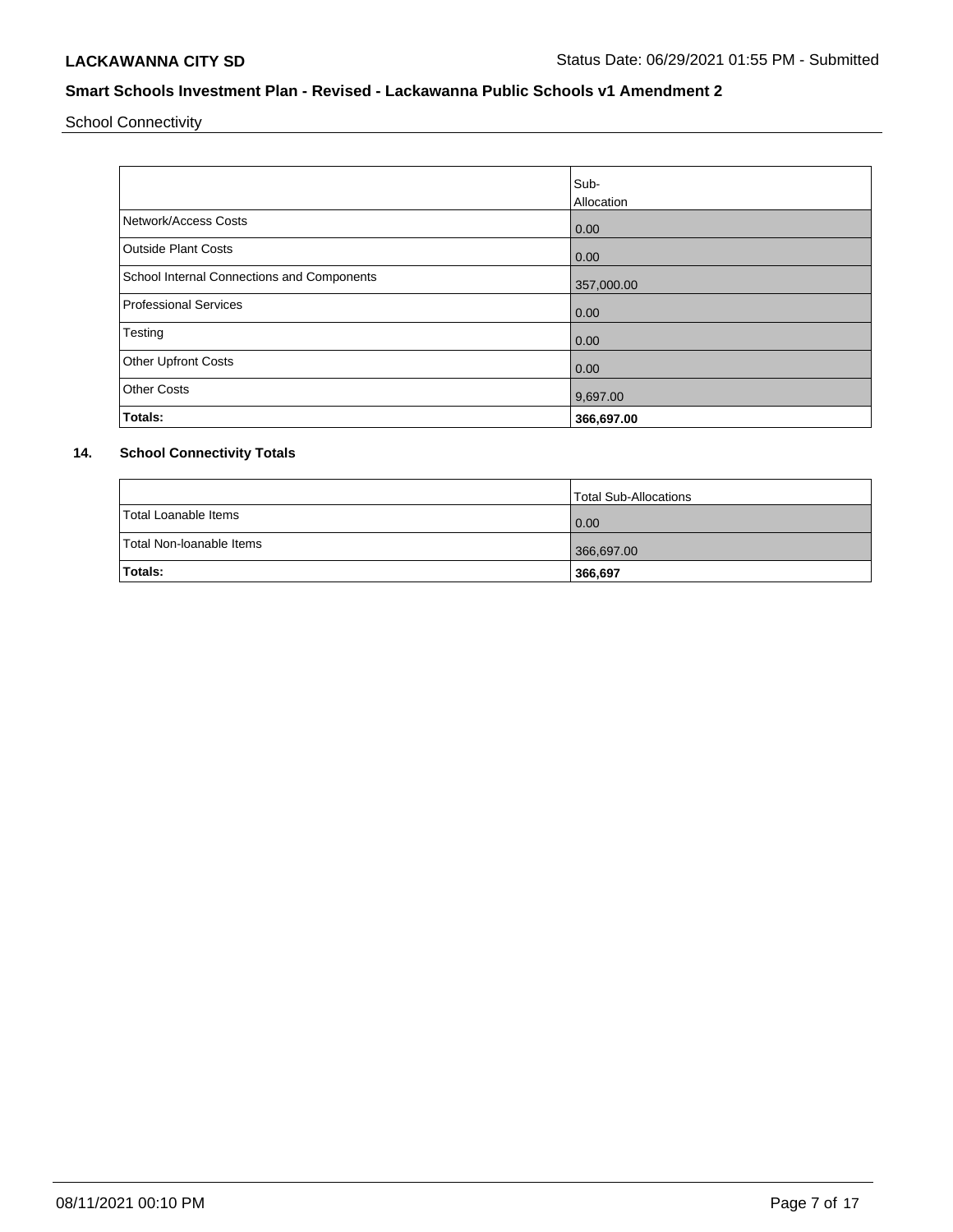Community Connectivity (Broadband and Wireless)

**1. Describe how you intend to use Smart Schools Bond Act funds for high-speed broadband and/or wireless connectivity projects in the community.**

(No Response)

**2. Please describe how the proposed project(s) will promote student achievement and increase student and/or staff access to the Internet in a manner that enhances student learning and/or instruction outside of the school day and/or school building.**

(No Response)

**3. Community connectivity projects must comply with all the necessary local building codes and regulations (building and related permits are not required prior to plan submission).**

 $\Box$  I certify that we will comply with all the necessary local building codes and regulations.

**4. Please describe the physical location of the proposed investment.**

(No Response)

**5. Please provide the initial list of partners participating in the Community Connectivity Broadband Project, along with their Federal Tax Identification (Employer Identification) number.**

| <b>Project Partners</b> | l Federal ID # |
|-------------------------|----------------|
| (No Response)           | (No Response)  |

**6. Please detail the type, quantity, per unit cost and total cost of the eligible items under each sub-category.**

| Select the allowable expenditure | Item to be purchased | Quantity      | Cost per Item | <b>Total Cost</b> |
|----------------------------------|----------------------|---------------|---------------|-------------------|
| type.                            |                      |               |               |                   |
| Repeat to add another item under |                      |               |               |                   |
| each type.                       |                      |               |               |                   |
| (No Response)                    | (No Response)        | (No Response) | (No Response) | 0.00              |
|                                  |                      | U             | 0.00          | -0                |

**7. If you are submitting an allocation for Community Connectivity, complete this table.**

**Note that the calculated Total at the bottom of the table must equal the Total allocation for this category that you entered in the SSIP Overview overall budget.**

|                                    | Sub-Allocation |
|------------------------------------|----------------|
| Network/Access Costs               | (No Response)  |
| Outside Plant Costs                | (No Response)  |
| <b>Tower Costs</b>                 | (No Response)  |
| <b>Customer Premises Equipment</b> | (No Response)  |
| <b>Professional Services</b>       | (No Response)  |
| Testing                            | (No Response)  |
| <b>Other Upfront Costs</b>         | (No Response)  |
| <b>Other Costs</b>                 | (No Response)  |
| Totals:                            | 0.00           |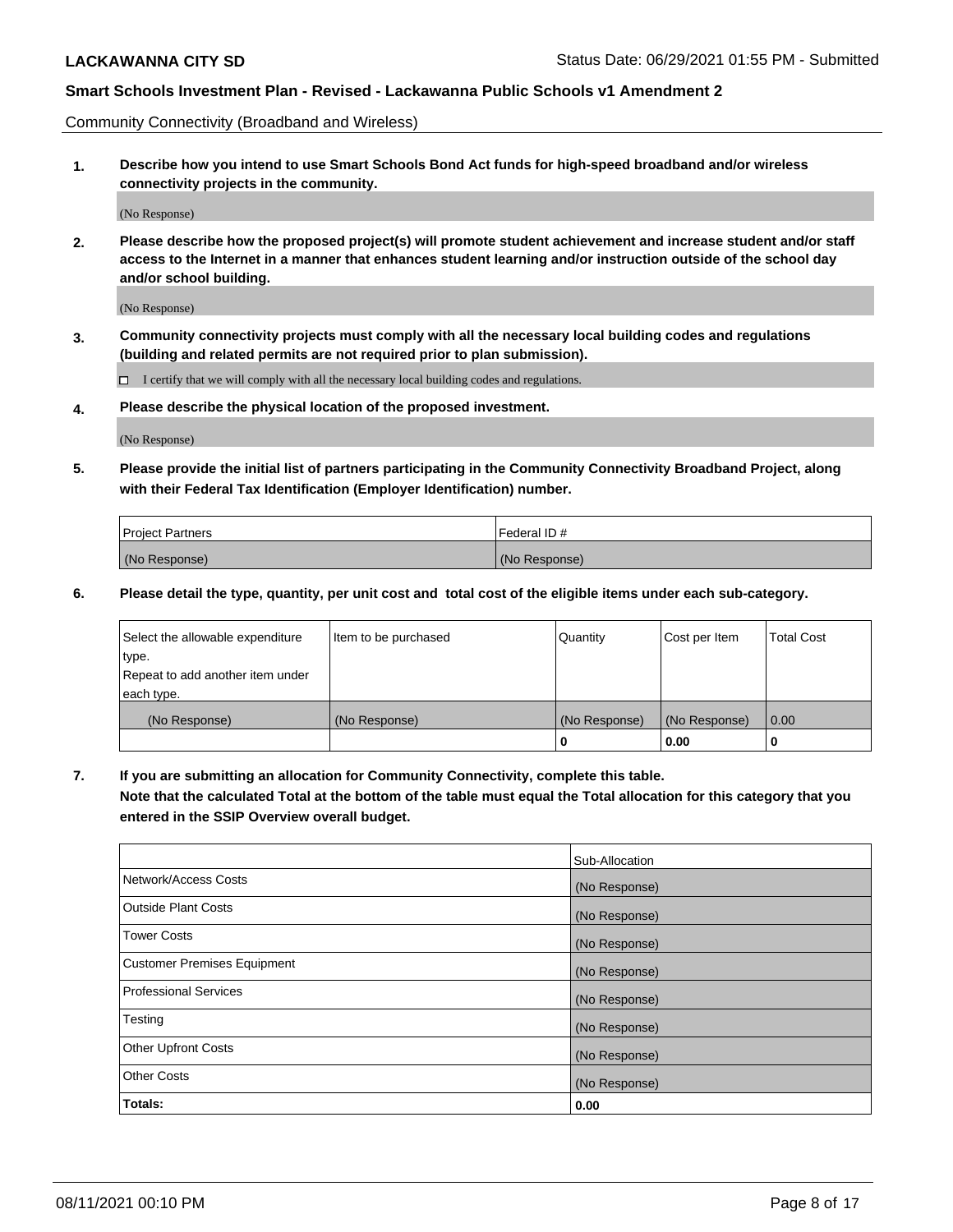#### Classroom Learning Technology

**1. In order for students and faculty to receive the maximum benefit from the technology made available under the Smart Schools Bond Act, their school buildings must possess sufficient connectivity infrastructure to ensure that devices can be used during the school day. Smart Schools Investment Plans must demonstrate that sufficient infrastructure that meets the Federal Communications Commission's 100 Mbps per 1,000 students standard currently exists in the buildings where new devices will be deployed, or is a planned use of a portion of Smart Schools Bond Act funds, or is under development through another funding source. Smart Schools Bond Act funds used for technology infrastructure or classroom technology investments must increase the number of school buildings that meet or exceed the minimum speed standard of 100 Mbps per 1,000 students and staff within 12 months. This standard may be met on either a contracted 24/7 firm service or a "burstable" capability. If the standard is met under the burstable criteria, it must be:**

**1. Specifically codified in a service contract with a provider, and**

**2. Guaranteed to be available to all students and devices as needed, particularly during periods of high demand, such as computer-based testing (CBT) periods.**

**Please describe how your district already meets or is planning to meet this standard within 12 months of plan submission.**

(No Response)

- **1a. If a district believes that it will be impossible to meet this standard within 12 months, it may apply for a waiver of this requirement, as described on the Smart Schools website. The waiver must be filed and approved by SED prior to submitting this survey.**
	- By checking this box, you are certifying that the school district has an approved waiver of this requirement on file with the New York State Education Department.
- **2. Connectivity Speed Calculator (Required). If the district currently meets the required speed, enter "Currently Met" in the last box: Expected Date When Required Speed Will be Met.**

|                  | l Number of     | Required Speed | Current Speed in | <b>Expected Speed</b> | <b>Expected Date</b>                |
|------------------|-----------------|----------------|------------------|-----------------------|-------------------------------------|
|                  | <b>Students</b> | l in Mbps      | l Mbps           | to be Attained        | When Required                       |
|                  |                 |                |                  |                       | Within 12 Months  Speed Will be Met |
| Calculated Speed | (No Response)   | 0.00           | (No Response)    | l (No Response)       | (No Response)                       |

**3. If the district wishes to have students and staff access the Internet from wireless devices within the school building, or in close proximity to it, it must first ensure that it has a robust Wi-Fi network in place that has sufficient bandwidth to meet user demand.**

**Please describe how you have quantified this demand and how you plan to meet this demand.**

(No Response)

**4. All New York State public school districts are required to complete and submit an Instructional Technology Plan survey to the New York State Education Department in compliance with Section 753 of the Education Law and per Part 100.12 of the Commissioner's Regulations.**

**Districts that include educational technology purchases as part of their Smart Schools Investment Plan must have a submitted and approved Instructional Technology Plan survey on file with the New York State Education Department.**

- By checking this box, you are certifying that the school district has an approved Instructional Technology Plan survey on file with the New York State Education Department.
- **5. Describe the devices you intend to purchase and their compatibility with existing or planned platforms or systems. Specifically address the adequacy of each facility's electrical, HVAC and other infrastructure necessary to install and support the operation of the planned technology.**

(No Response)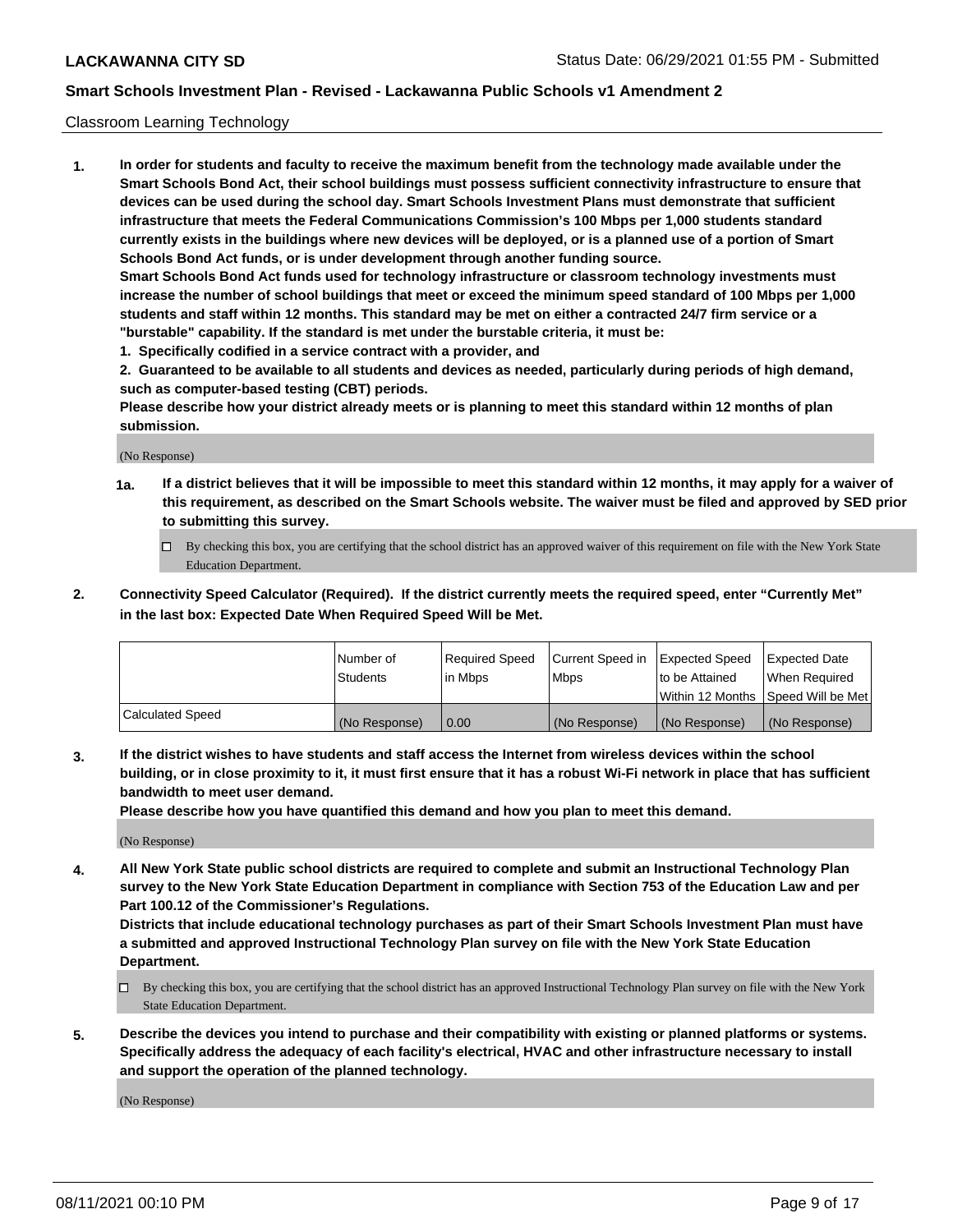#### Classroom Learning Technology

- **6. Describe how the proposed technology purchases will:**
	- **> enhance differentiated instruction;**
	- **> expand student learning inside and outside the classroom;**
	- **> benefit students with disabilities and English language learners; and**
	- **> contribute to the reduction of other learning gaps that have been identified within the district.**

**The expectation is that districts will place a priority on addressing the needs of students who struggle to succeed in a rigorous curriculum. Responses in this section should specifically address this concern and align with the district's Instructional Technology Plan (in particular Question 2 of E. Curriculum and Instruction: "Does the district's instructional technology plan address the needs of students with disabilities to ensure equitable access to instruction, materials and assessments?" and Question 3 of the same section: "Does the district's instructional technology plan address the provision of assistive technology specifically for students with disabilities to ensure access to and participation in the general curriculum?")**

**In addition, describe how the district ensures equitable access to instruction, materials and assessments and participation in the general curriculum for both SWD and English Language Learners/Multilingual Learners (ELL/MLL) students.**

**Please note: If this plan has been identified as a Remote Learning Plan to be submitted and reviewed on an expedited basis, the district should explain how this plan will facilitate remote and hybrid learning, in lieu of responding to the question above.**

(No Response)

**7. Where appropriate, describe how the proposed technology purchases will enhance ongoing communication with parents and other stakeholders and help the district facilitate technology-based regional partnerships, including distance learning and other efforts.**

(No Response)

**8. Describe the district's plan to provide professional development to ensure that administrators, teachers and staff can employ the technology purchased to enhance instruction successfully.**

**Note: This response should be aligned and expanded upon in accordance with your district's response to Question 1 of F. Professional Development of your Instructional Technology Plan: "Please provide a summary of professional development offered to teachers and staff, for the time period covered by this plan, to support technology to enhance teaching and learning. Please include topics, audience and method of delivery within your summary."**

**Please note: If this plan has been identified as a Remote Learning Plan to be submitted and reviewed on an expedited basis, the district should provide a statement confirming that the district has provided or will provide professional development on these devices to its staff, in lieu of responding to the question above.**

(No Response)

- **9. Districts must contact one of the SUNY/CUNY teacher preparation programs listed on the document on the left side of the page that supplies the largest number of the district's new teachers to request advice on innovative uses and best practices at the intersection of pedagogy and educational technology.**
	- $\Box$  By checking this box, you certify that you have contacted the SUNY/CUNY teacher preparation program that supplies the largest number of your new teachers to request advice on these issues.

#### **9a. Please enter the name of the SUNY or CUNY Institution that you contacted.**

(No Response)

**9b. Enter the primary Institution phone number.**

(No Response)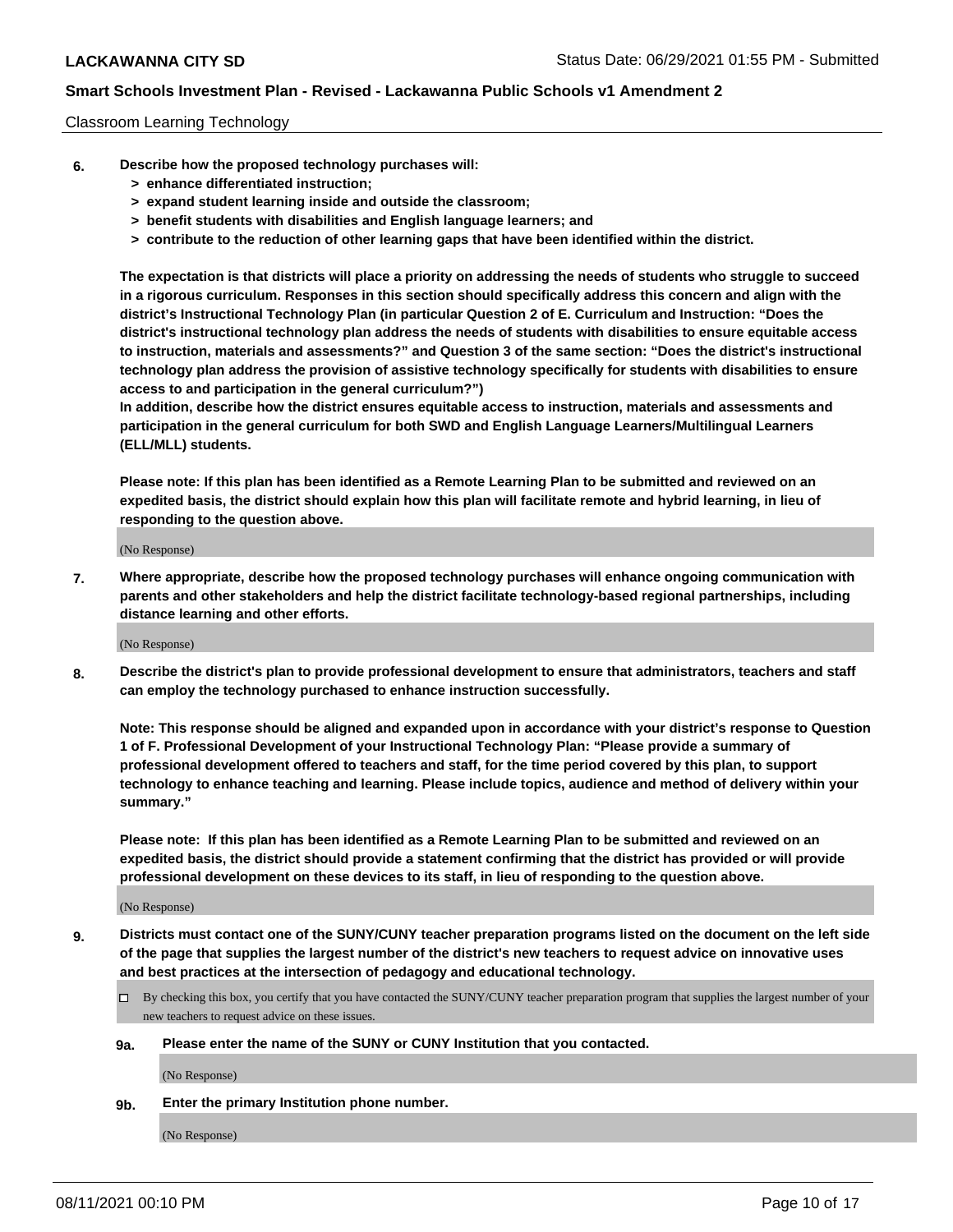Classroom Learning Technology

**9c. Enter the name of the contact person with whom you consulted and/or will be collaborating with on innovative uses of technology and best practices.**

(No Response)

**10. To ensure the sustainability of technology purchases made with Smart Schools funds, districts must demonstrate a long-term plan to maintain and replace technology purchases supported by Smart Schools Bond Act funds. This sustainability plan shall demonstrate a district's capacity to support recurring costs of use that are ineligible for Smart Schools Bond Act funding such as device maintenance, technical support, Internet and wireless fees, maintenance of hotspots, staff professional development, building maintenance and the replacement of incidental items. Further, such a sustainability plan shall include a long-term plan for the replacement of purchased devices and equipment at the end of their useful life with other funding sources.**

 $\square$  By checking this box, you certify that the district has a sustainability plan as described above.

**11. Districts must ensure that devices purchased with Smart Schools Bond funds will be distributed, prepared for use, maintained and supported appropriately. Districts must maintain detailed device inventories in accordance with generally accepted accounting principles.**

By checking this box, you certify that the district has a distribution and inventory management plan and system in place.

**12. Please detail the type, quantity, per unit cost and total cost of the eligible items under each sub-category.**

| Select the allowable expenditure | Item to be Purchased | Quantity      | Cost per Item | <b>Total Cost</b> |
|----------------------------------|----------------------|---------------|---------------|-------------------|
| type.                            |                      |               |               |                   |
| Repeat to add another item under |                      |               |               |                   |
| each type.                       |                      |               |               |                   |
| (No Response)                    | (No Response)        | (No Response) | (No Response) | $\overline{0.00}$ |
|                                  |                      |               | 0.00          |                   |

### **13. Final 2014-15 BEDS Enrollment to calculate Nonpublic Sharing Requirement (no changes allowed.)**

|            | Public Enrollment | Nonpublic Enrollment | <b>Total Enrollment</b> | <i>Nonpublic</i><br>l Percentage |
|------------|-------------------|----------------------|-------------------------|----------------------------------|
| Enrollment | 1.712             | 354                  | 2.066.00                | 17.13                            |

#### **14. If you are submitting an allocation for Classroom Learning Technology complete this table.**

|                          | Public School Sub-Allocation | <b>Estimated Nonpublic Loan</b><br>Amount | Estimated Total Public and<br>Nonpublic Sub-Allocation |  |
|--------------------------|------------------------------|-------------------------------------------|--------------------------------------------------------|--|
|                          |                              | (Based on Percentage Above)               |                                                        |  |
| Interactive Whiteboards  | (No Response)                | 0.00                                      | 0.00                                                   |  |
| <b>Computer Servers</b>  | (No Response)                | 0.00                                      | 0.00                                                   |  |
| <b>Desktop Computers</b> | (No Response)                | 0.00                                      | 0.00                                                   |  |
| <b>Laptop Computers</b>  | (No Response)                | 0.00                                      | 0.00                                                   |  |
| <b>Tablet Computers</b>  | (No Response)                | 0.00                                      | 0.00                                                   |  |
| <b>Other Costs</b>       | (No Response)                | 0.00                                      | 0.00                                                   |  |
| Totals:                  | 0.00                         | 0                                         | 0                                                      |  |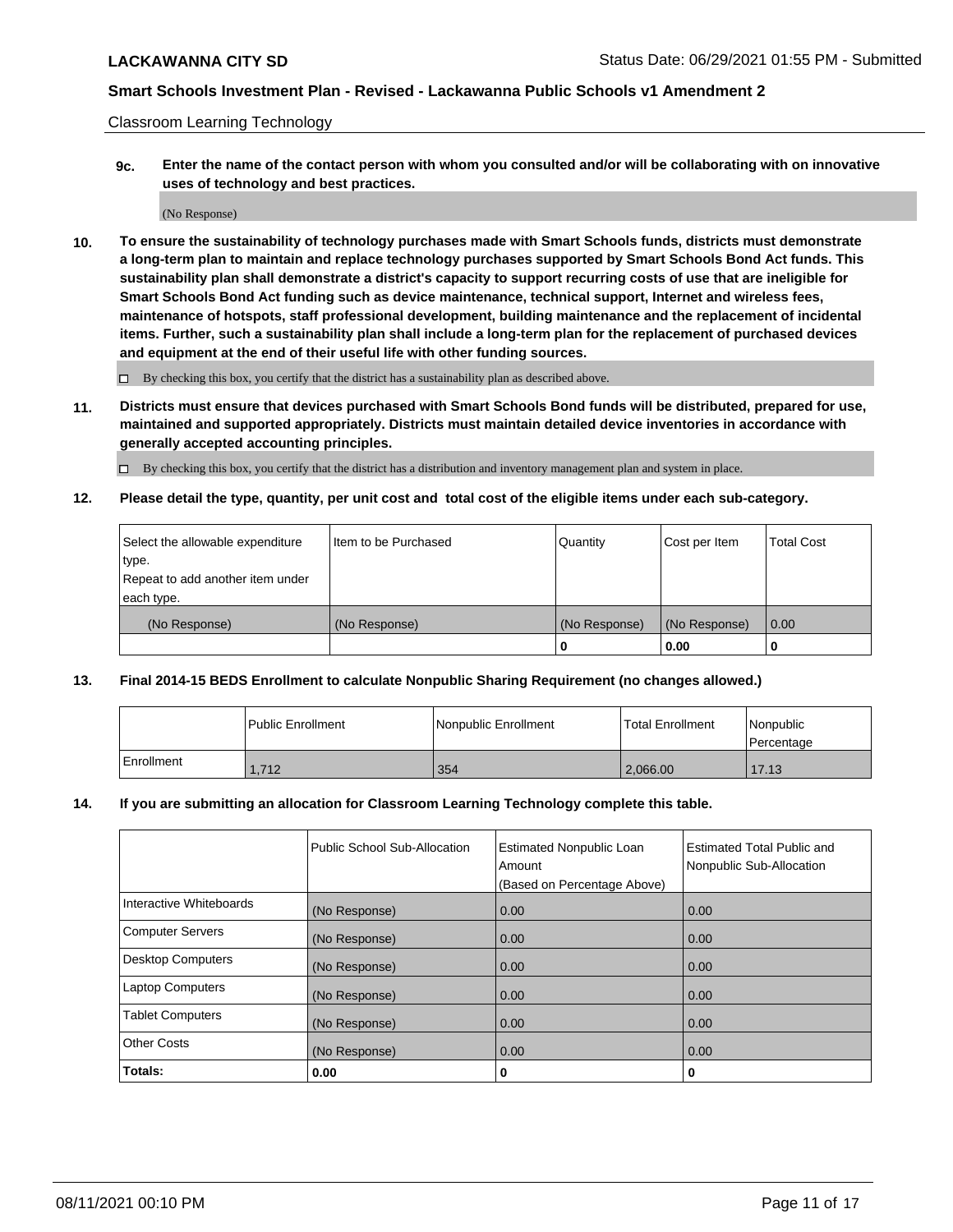#### Pre-Kindergarten Classrooms

**1. Provide information regarding how and where the district is currently serving pre-kindergarten students and justify the need for additional space with enrollment projections over 3 years.**

(No Response)

- **2. Describe the district's plan to construct, enhance or modernize education facilities to accommodate prekindergarten programs. Such plans must include:**
	- **Specific descriptions of what the district intends to do to each space;**
	- **An affirmation that new pre-kindergarten classrooms will contain a minimum of 900 square feet per classroom;**
	- **The number of classrooms involved;**
	- **The approximate construction costs per classroom; and**
	- **Confirmation that the space is district-owned or has a long-term lease that exceeds the probable useful life of the improvements.**

(No Response)

**3. Smart Schools Bond Act funds may only be used for capital construction costs. Describe the type and amount of additional funds that will be required to support ineligible ongoing costs (e.g. instruction, supplies) associated with any additional pre-kindergarten classrooms that the district plans to add.**

(No Response)

**4. All plans and specifications for the erection, repair, enlargement or remodeling of school buildings in any public school district in the State must be reviewed and approved by the Commissioner. Districts that plan capital projects using their Smart Schools Bond Act funds will undergo a Preliminary Review Process by the Office of Facilities Planning.**

**Please indicate on a separate row each project number given to you by the Office of Facilities Planning.**

| Project Number |  |
|----------------|--|
| (No Response)  |  |
|                |  |

**5. Please detail the type, quantity, per unit cost and total cost of the eligible items under each sub-category.**

| Select the allowable expenditure | Item to be purchased | Quantity      | Cost per Item | <b>Total Cost</b> |
|----------------------------------|----------------------|---------------|---------------|-------------------|
| type.                            |                      |               |               |                   |
| Repeat to add another item under |                      |               |               |                   |
| each type.                       |                      |               |               |                   |
| (No Response)                    | (No Response)        | (No Response) | (No Response) | 0.00              |
|                                  |                      | υ             | 0.00          |                   |

**6. If you have made an allocation for Pre-Kindergarten Classrooms, complete this table. Note that the calculated Total at the bottom of the table must equal the Total allocation for this category that you entered in the SSIP Overview overall budget.**

|                                          | Sub-Allocation |
|------------------------------------------|----------------|
| Construct Pre-K Classrooms               | (No Response)  |
| Enhance/Modernize Educational Facilities | (No Response)  |
| <b>Other Costs</b>                       | (No Response)  |
| Totals:                                  | 0.00           |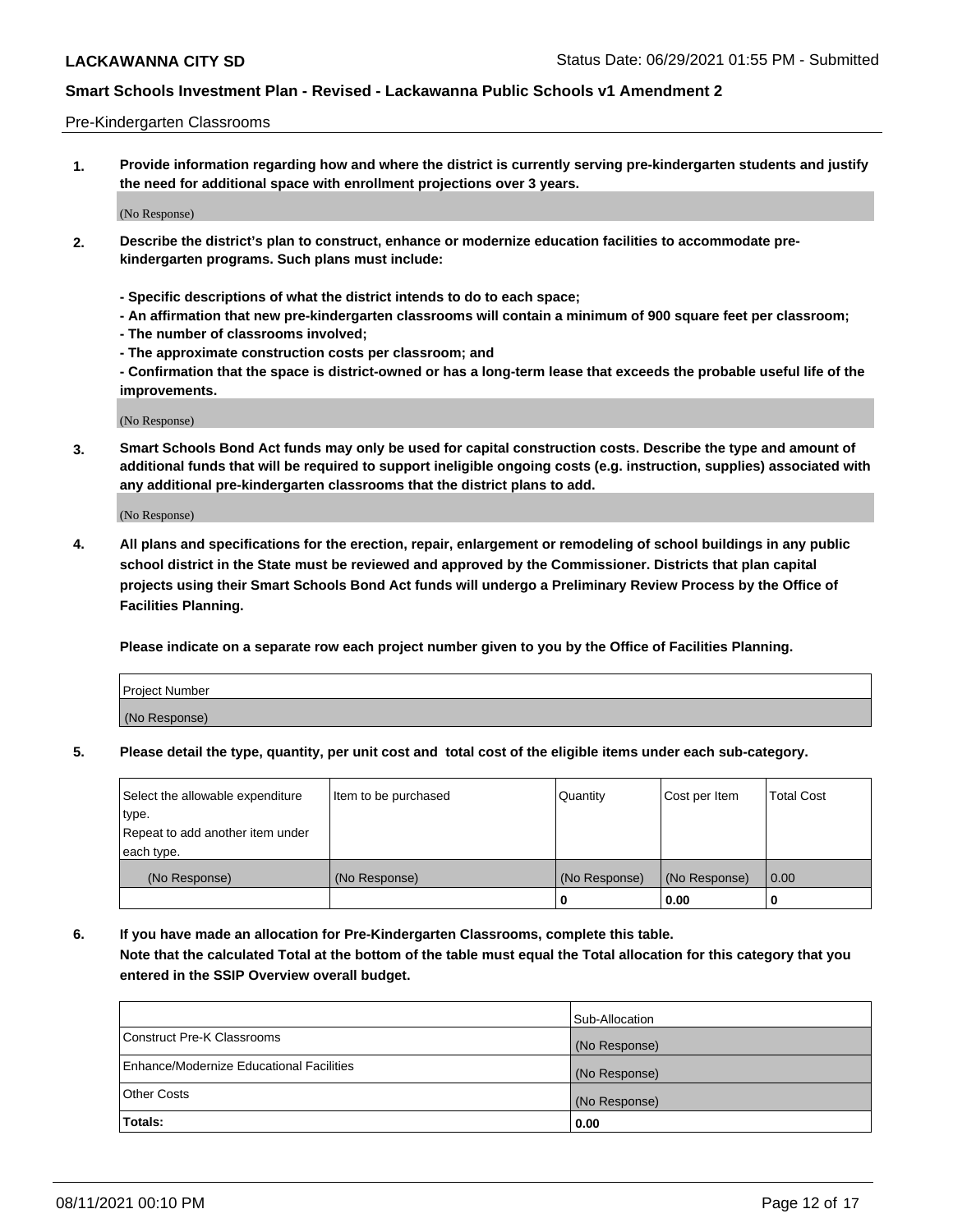Replace Transportable Classrooms

**1. Describe the district's plan to construct, enhance or modernize education facilities to provide high-quality instructional space by replacing transportable classrooms.**

(No Response)

**2. All plans and specifications for the erection, repair, enlargement or remodeling of school buildings in any public school district in the State must be reviewed and approved by the Commissioner. Districts that plan capital projects using their Smart Schools Bond Act funds will undergo a Preliminary Review Process by the Office of Facilities Planning.**

**Please indicate on a separate row each project number given to you by the Office of Facilities Planning.**

| Project Number |  |
|----------------|--|
|                |  |
| (No Response)  |  |

**3. For large projects that seek to blend Smart Schools Bond Act dollars with other funds, please note that Smart Schools Bond Act funds can be allocated on a pro rata basis depending on the number of new classrooms built that directly replace transportable classroom units.**

**If a district seeks to blend Smart Schools Bond Act dollars with other funds describe below what other funds are being used and what portion of the money will be Smart Schools Bond Act funds.**

(No Response)

**4. Please detail the type, quantity, per unit cost and total cost of the eligible items under each sub-category.**

| Select the allowable expenditure | Item to be purchased | Quantity      | Cost per Item | Total Cost |
|----------------------------------|----------------------|---------------|---------------|------------|
| ∣type.                           |                      |               |               |            |
| Repeat to add another item under |                      |               |               |            |
| each type.                       |                      |               |               |            |
| (No Response)                    | (No Response)        | (No Response) | (No Response) | 0.00       |
|                                  |                      | u             | 0.00          |            |

**5. If you have made an allocation for Replace Transportable Classrooms, complete this table. Note that the calculated Total at the bottom of the table must equal the Total allocation for this category that you entered in the SSIP Overview overall budget.**

|                                                | Sub-Allocation |
|------------------------------------------------|----------------|
| Construct New Instructional Space              | (No Response)  |
| Enhance/Modernize Existing Instructional Space | (No Response)  |
| Other Costs                                    | (No Response)  |
| Totals:                                        | 0.00           |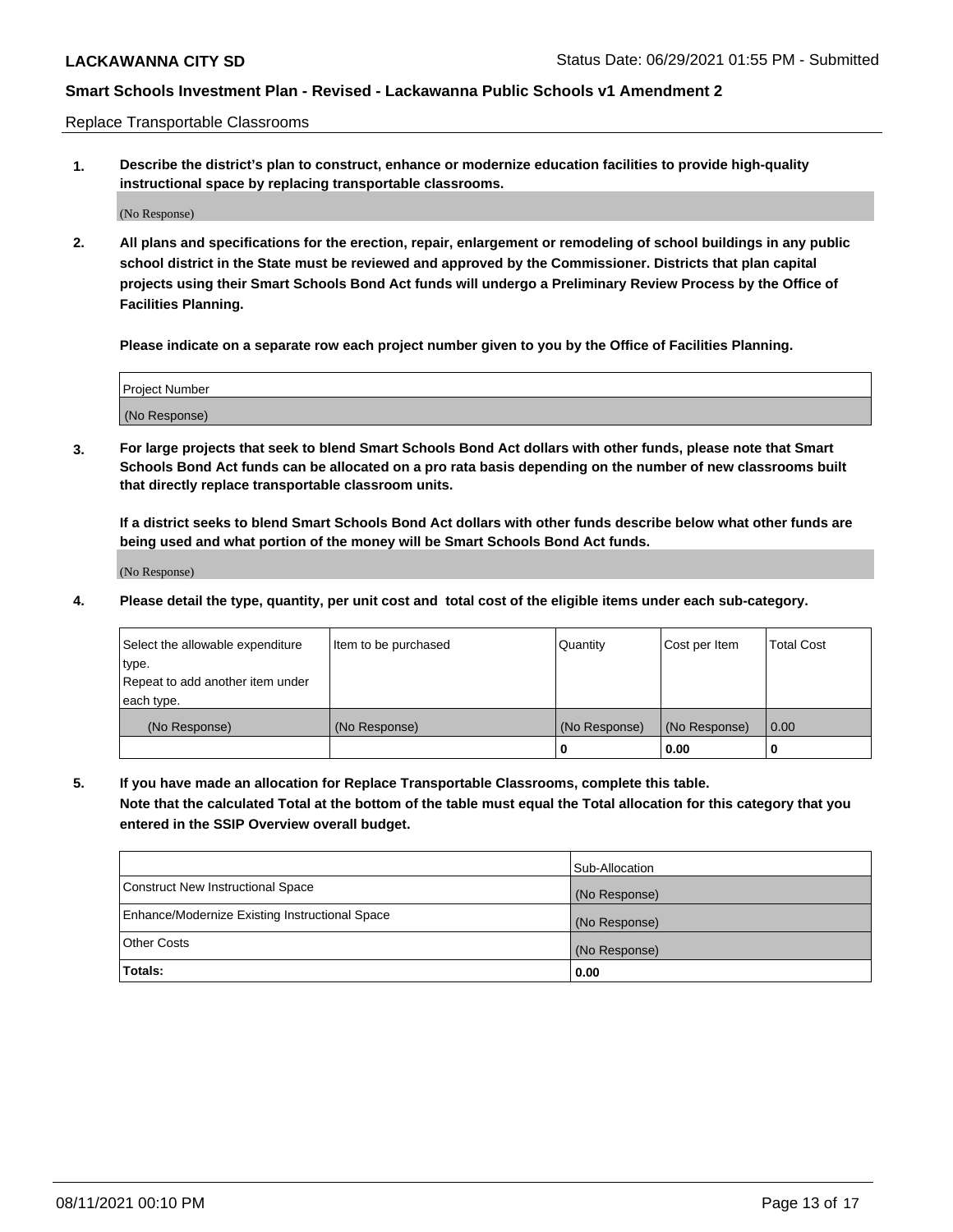#### High-Tech Security Features

### **1. Describe how you intend to use Smart Schools Bond Act funds to install high-tech security features in school buildings and on school campuses.**

During the course of our High Tech Security project we were able to identify some additional funding sources. In addition, some of the items were accomplished at a lower cost than the original estimate. As a result, the district has funds remaining in the High Tech Security Category that we wish to use to improve our Network Connectivity.

**2. All plans and specifications for the erection, repair, enlargement or remodeling of school buildings in any public school district in the State must be reviewed and approved by the Commissioner. Smart Schools plans with any expenditures in the High-Tech Security category require a project number from the Office of Facilities Planning. Districts must submit an SSBA LOI and receive project numbers prior to submitting the SSIP. As indicated on the LOI, some projects may be eligible for a streamlined review and will not require a building permit. Please indicate on a separate row each project number given to you by the Office of Facilities Planning.**

| <b>Project Number</b> |  |
|-----------------------|--|
| 14-18-00-01-7-999-003 |  |

### **3. Was your project deemed eligible for streamlined Review?**

- Yes
- **Z** No
- **4. Include the name and license number of the architect or engineer of record.**

| Name        | License Number |
|-------------|----------------|
| Jon Helberg | 80515          |

**5. Please detail the type, quantity, per unit cost and total cost of the eligible items under each sub-category.**

| Select the allowable expenditure<br>type.<br>Repeat to add another item under<br>each type. | Item to be purchased                                                                                    | Quantity | Cost per Item | <b>Total Cost</b> |
|---------------------------------------------------------------------------------------------|---------------------------------------------------------------------------------------------------------|----------|---------------|-------------------|
| <b>Entry Control System</b>                                                                 | Prox. reader electronic classroom<br>access and door hardware upgrades<br>integrated with auto lockdown | $-101$   | 1.298.00      | $-131,098.00$     |
| <b>Entry Control System</b>                                                                 | District wide access control system,<br>wiring, and prox. readers at select<br>exterior doors           | $-62$    | 3,800.00      | $-235,600.00$     |
|                                                                                             |                                                                                                         | $-163$   | 5,098.00      | $-366.698$        |

**6. If you have made an allocation for High-Tech Security Features, complete this table. Enter each Sub-category Public Allocation based on the the expenditures listed in Table #5.**

|                                                      | Sub-Allocation |
|------------------------------------------------------|----------------|
| Capital-Intensive Security Project (Standard Review) | 0.00           |
| Electronic Security System                           | 0.00           |
| <b>Entry Control System</b>                          | $-366,698.00$  |
| Approved Door Hardening Project                      | 0.00           |
| <b>Other Costs</b>                                   |                |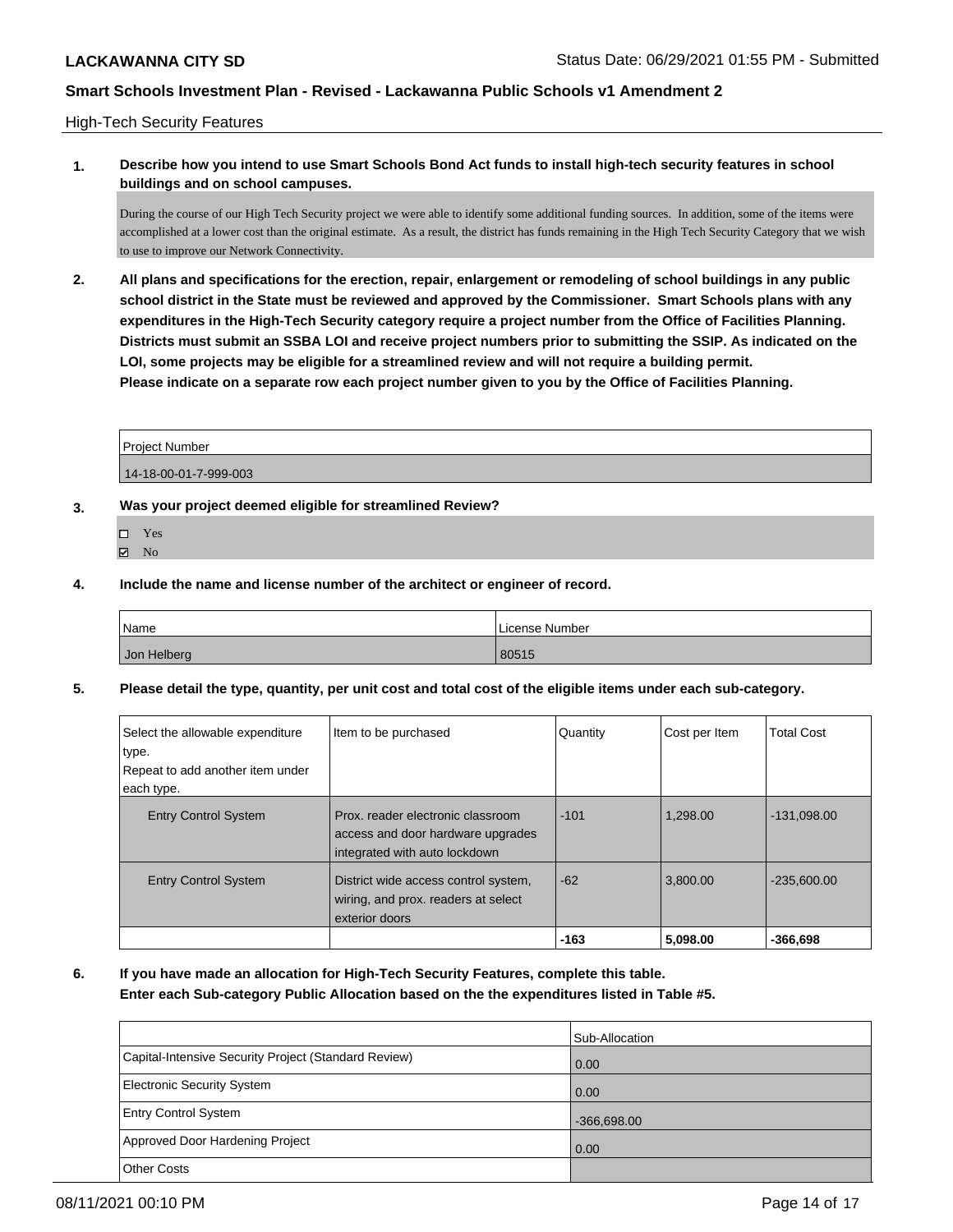High-Tech Security Features

|                | Sub-Allocation |
|----------------|----------------|
|                | 0.00           |
| <b>Totals:</b> | $-366,698.00$  |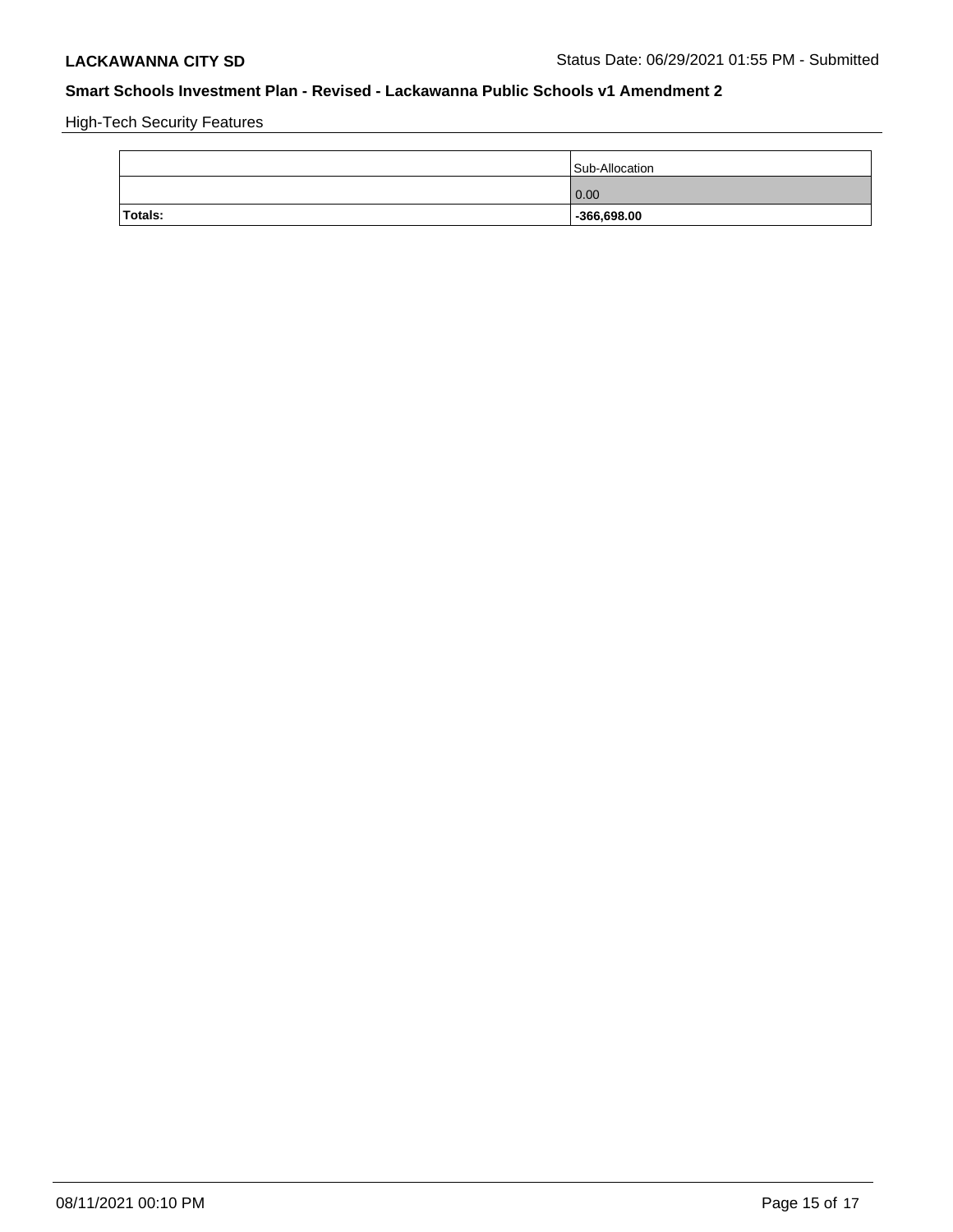Non-Public Schools

**1. Describe your plan to utilize SSBA funds to purchase devices and loan to the nonpublic schools within your district. Please specify what devices have been requested by the nonpublic schools. If the nonpublic schools have not finalized requests, the district should provide the date nonpublic schools will submit the request by.**

**Please note: If this plan has been identified as a Remote Learning Plan to be submitted and reviewed on an expedited basis, the district should state that they will reach out to the nonpublic schools upon submission of the application, in lieu of responding to the question above.**

(No Response)

**2. A final Smart Schools Investment Plan cannot be approved until school authorities have adopted regulations specifying the date by which requests from nonpublic schools for the purchase and loan of Smart Schools Bond Act classroom technology must be received by the district.**

By checking this box, you certify that you have such a plan and associated regulations in place that have been made public.

**2a. Please enter the date each year nonpublic schools must request loanable items from the school district. This date cannot be earlier than June 1 of the previous school year.**

(No Response)

### **3. Final 2014-15 BEDS Enrollment to calculate Nonpublic Sharing Requirement (no changes allowed.)**

|              | <b>Public Enrollment</b> | <b>Nonpublic Enrollment</b> | Total Enrollment | Nonpublic Percentage |
|--------------|--------------------------|-----------------------------|------------------|----------------------|
| l Enrollment | 740<br>1.112             | 354                         | 2.066.00         | 17.13                |

#### **4. Nonpublic Loan Calculator**

|                                                           | Loanable       | Loanable   | Additional       | l Estimated | Previously       | Cumulative | <b>Final Per</b> | <b>Final Total</b> |
|-----------------------------------------------------------|----------------|------------|------------------|-------------|------------------|------------|------------------|--------------------|
|                                                           | School         | Classroom  | Nonpublic        | Per Pupil   | Approved         | Per Pupil  | Pupil Loan       | Loan               |
|                                                           | l Connectivitv | Technology | Loan             | Amount -    | <b>Per Pupil</b> | Loan       | Amount -         | Amount -           |
|                                                           |                |            | (Optional)       | This Plan   | Amount(s)        | Amount     | This Plan        | This Plan          |
| Required Nonpublic<br>Loan                                | 0.00           | 0.00       |                  | 0.00        | 250.00           | 250.00     | 0.00             | 0.00               |
| Final Adjusted Loan  <br>- (If additional loan<br> funds) | 0.00           | 0.00       | (No<br>Response) | 0.00        | 250.00           | 250.00     | 0.00             | 0.00               |

#### **5. Nonpublic Share**

|                                          | Final Per Pupil Amount | Final Nonpublic Loan Amount |
|------------------------------------------|------------------------|-----------------------------|
| Pending and Previously<br>Approved Plans | 250.00                 | 88,500.00                   |
| <b>This Plan</b>                         | 0.00                   | 0.00                        |
| Total                                    | 250.00                 | 88,500.00                   |

### **6. Distribution of Nonpublic Loan Amount by School**

| Nonpublic School Name              | 2018-19 K-12 Enrollment | Special Ed School? If Yes, not eligible |
|------------------------------------|-------------------------|-----------------------------------------|
| AL-RASHEED ACADEMY                 | 79                      | <b>No</b>                               |
| AL-RASHEED ACADEMY                 | 106                     | <b>No</b>                               |
| <b>BAKER ACADEMY</b>               | 85                      | Yes                                     |
| <b>BAKER HALL SCHOOL</b>           | 112                     | Yes                                     |
| <b>INTENSIVE TREATMENT PROGRAM</b> | $\overline{2}$          | Yes                                     |